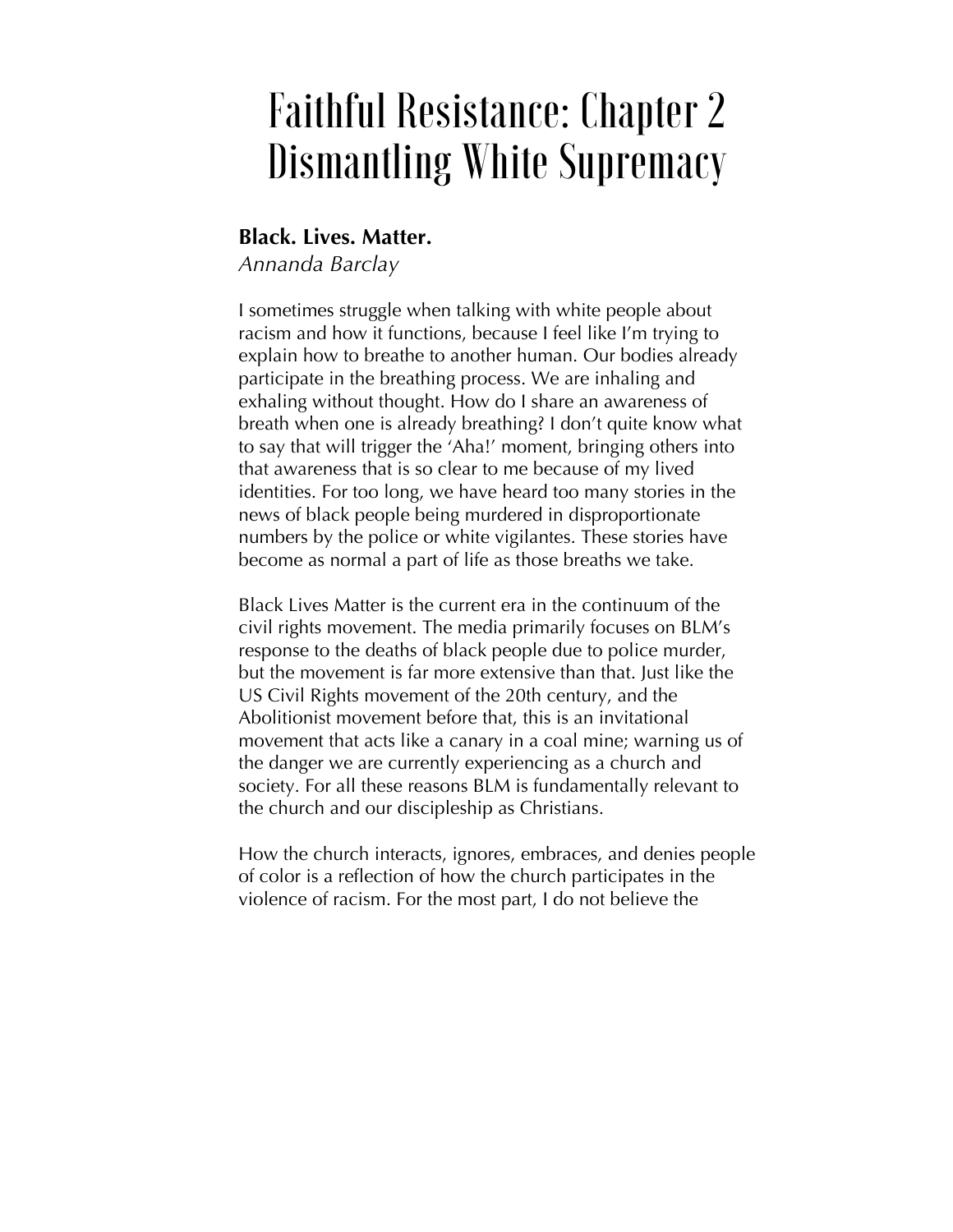church currently makes a conscious effort to be racist. However, to use my own home, the Presbyterian Church, as an example, we must take into serious consideration: our lack of black pastors in general, let alone as heads of staff in congregations; our token black people or families in the pews (if we have any in our congregations at all); and the consistently understood identity of the denomination as inherently white. Many of our local, national, and international mission projects consist of "helping" communities of color. All these things exemplify how the church, although well-intentioned and made up of good, kind, loving people, participates in perpetuating racism. All too often, historical Presbyterian congregations of color are forgotten or erased within their local presbyteries and new congregations of color are tokenized as trophies of church growth.

In early childhood I was raised in an historically African-American Presbyterian church on Chicago's southwest side. I remember white people in our church only one time, and that was when a group of young adult volunteers stayed at our church to do mission work in the neighborhood. Later, in my early teen years, my understanding of what it means to be Presbyterian was expanded. My family moved to Georgia, and we were one of two black families in our church. This church became the family that loved and raised me just as my church in Chicago had. The difference I experienced can be summed up in two words, access and culture. In Georgia, I became aware of the important role of the Presbytery, the cultural significance of the Montreat Conference Center and youth trips. Both churches were similar in terms of numbers of active members, but it was clear the access and opportunity that I had and experienced at my predominately white church in Georgia was drastically different from anything I experienced or was even aware of existing in Chicago. It was truly a difference of night and day.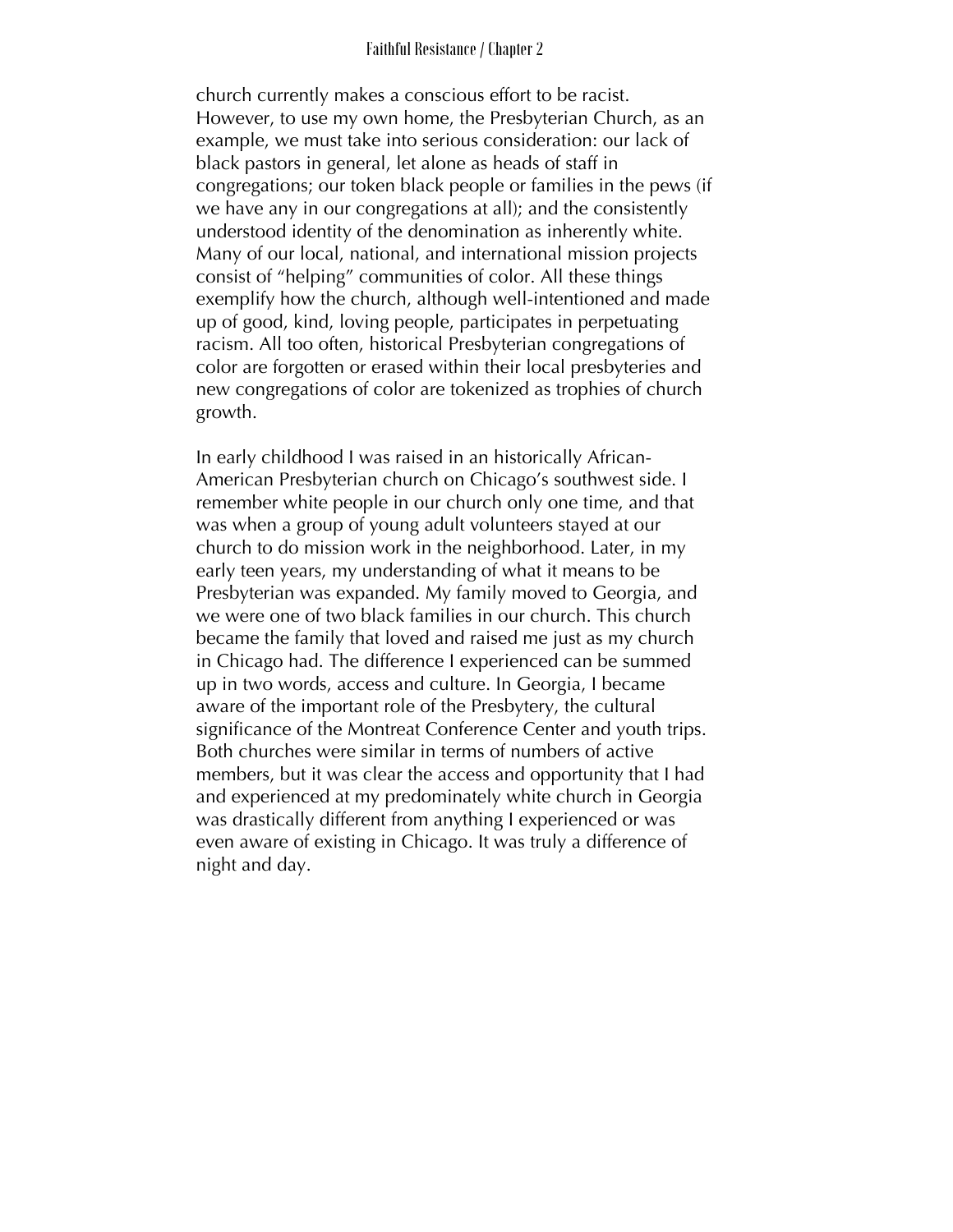This example parallels my daily normalized experience of structural racism. It parallels the distinct historical metanarrative of the black south side and central-north side white neighborhoods in Chicago. Both neighborhoods are a part of the broader community of Chicago. However, black neighborhoods in the south side cannot look to their police or local government for security or equal access and participation in all the city has to offer. The white central and north neighborhoods, however, can. Culturally, those north and central white neighborhoods, just like the church that raised me in Georgia, don't have to worry about representation, their children being shot or not having access to a great education. However, the church that raised me in my early childhood, along with the neighborhood in which it's located, has to worry about lack of access to jobs, healthcare, public transit, a police force and local government that are not really looking out for their safety, and a presbytery that needs to do better in giving them access and representation to the larger assembly.

The BLM movement is appropriately confronting predominantly white denominations like mine. Yes, this confrontation is a threat, but only to white supremacy. This literal crying out is only a threat to that which continues to prevent the church from living into Christ's gospel with greater integrity, and being a loving neighbor to people of color. BLM provides an invitation to participate in the reconciliation and mending of the complex and insidious institutional violence that is white supremacy, made manifest in racism.

The hierarchical system of race creates an inherent inequality of the worthiness of a human being, based on white supremacy. Notice, I say human being, because I firmly believe white supremacy and racism oppresses white people as well. The idea that whiteness is inherently better automatically creates a false sense of entitlement, control, power, and even a false sense of godly righteousness. All of these prevent us from recognizing that the systemic attempt to control black bodies is not a healthy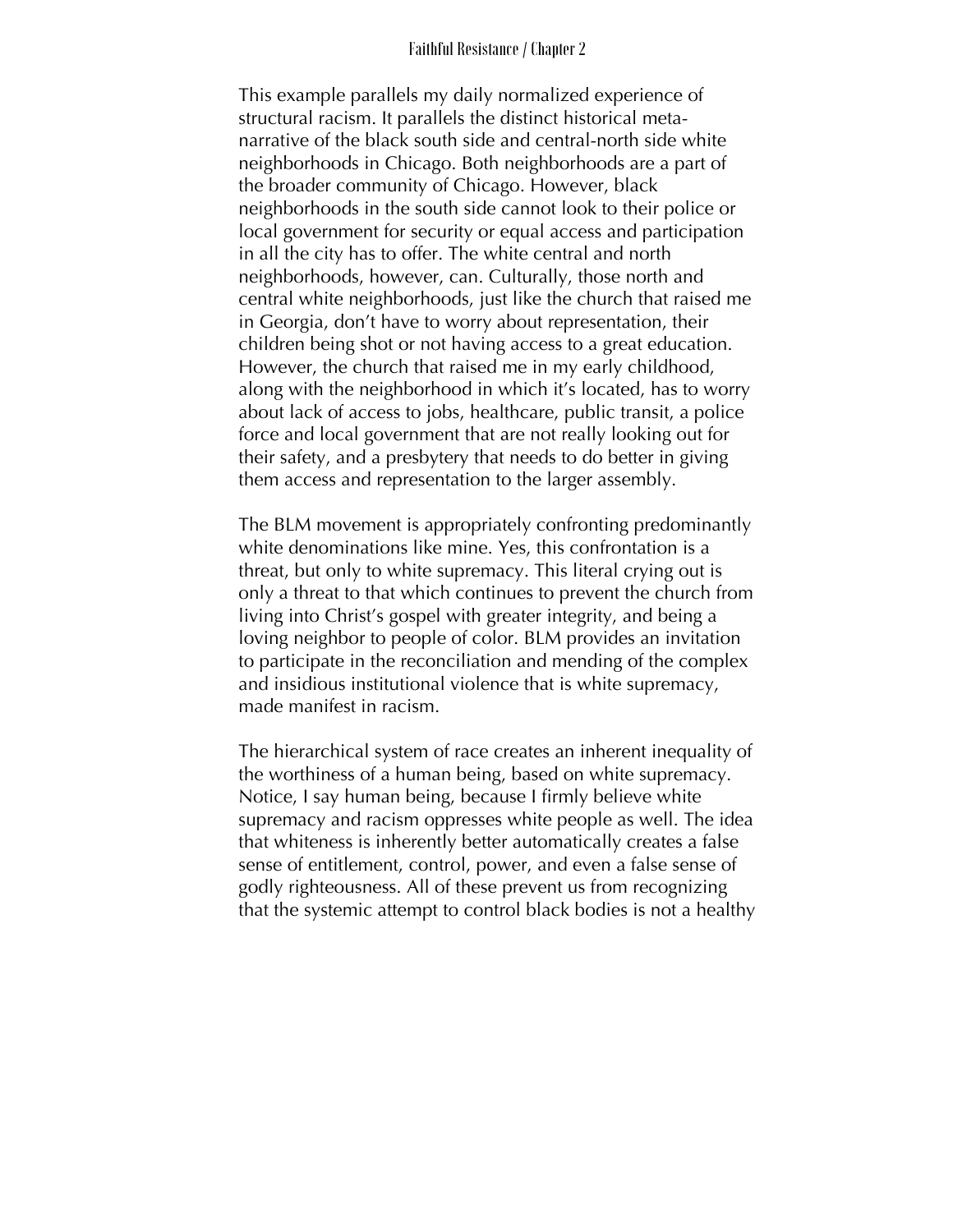form of self-love or self-preservation. It is a relationship that abuses one's neighbor instead of loving them.

In our society, this embedded inequality justifies the mass criminalization of black people, the zoning in big cities and small towns that creates the conditions of the ghetto, the unequal opportunities for jobs, and the murder of people of color by police and vigilantes. In the church, it justifies only referencing white biblical scholars and theologians in the pulpit and classroom, or not calling a black pastor. It justifies using MLK references and painfully ironic singing of spiritual hymns in February, and calling it enough. It divorces us from the ability to comprehend black people as neighbors who are living and ministering alongside us, not merely communities to be ministered to.

# Reform always comes from the margins.

Reform always comes from the margins. It occurs where mainstream society benefits from the status quo at the expense of the "othered". Black Lives Matter is calling us to empathize and cry out in solidarity regarding the injustices against black people. The movement is reminiscent, in many ways, of the prophets from Hebrew

Scripture through whom the Spirit speaks. BLM exists because we have failed in our ability to live out the second greatest tenet of our discipleship, to love your neighbor as oneself. Racism, though systemic, has always been about relationship between neighbors. Christ reveals to us that how we are in relationship with ourselves has a direct impact on how we interact with other people, and how we live into our discipleship.

BLM is calling for an end to the abusive relationship of white supremacy to which we are all currently bound. It is crying out, love! Love! Love! Love! We must find the roots of our humanity so we can see black people in their pain. Black people must also find the roots of their humanity to continue to acknowledge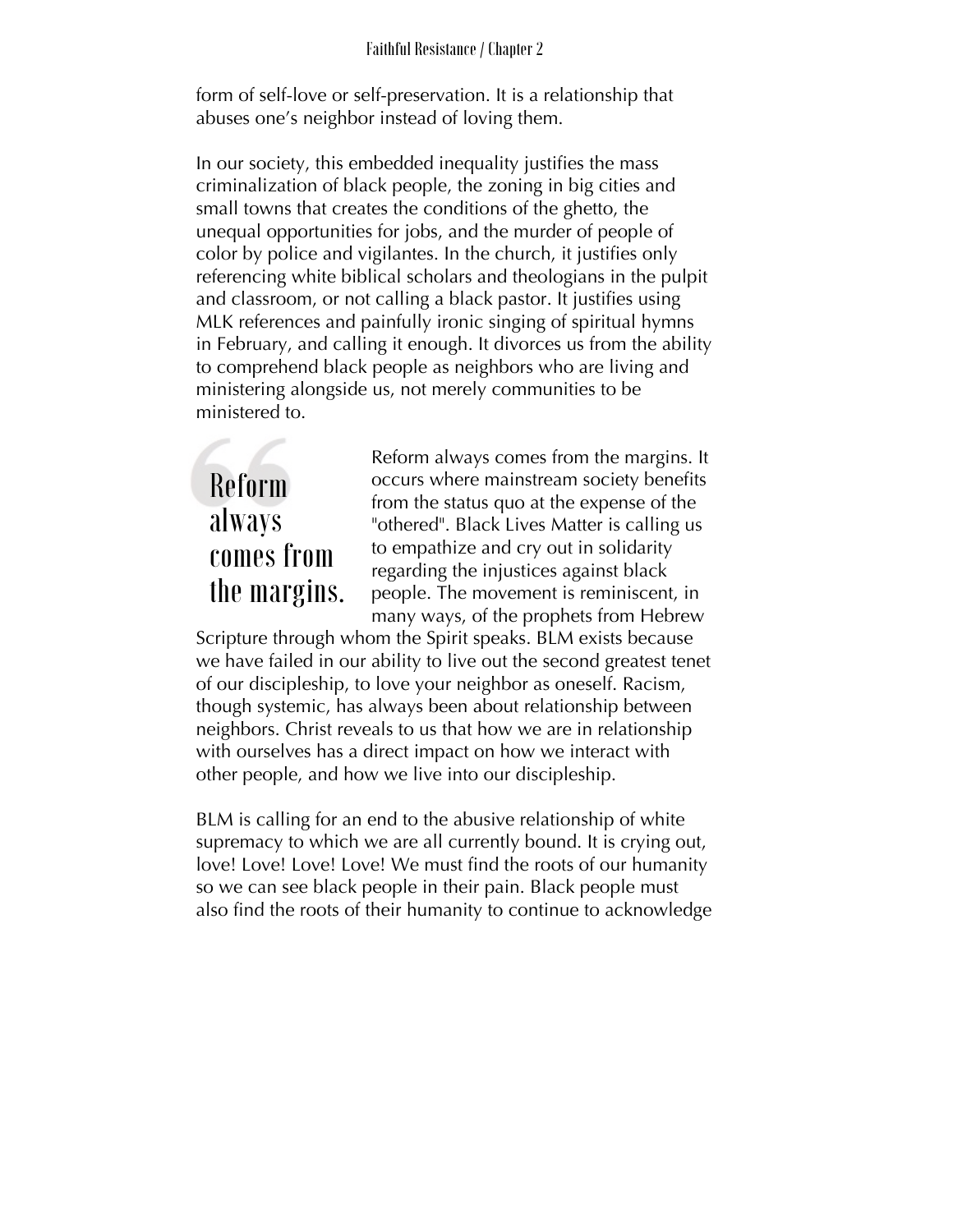our own dignity, worth and self-love, and not succumb to bitterness and hate. As part of finding those roots, BLM calls out to the mainstream black community to love the non-heterosexual members and women and trans and gender-nonconforming people whose existence in the black community has been historically ignored or met with violence.

We must love ourselves and, in doing so, reveal our inner courage by facing the unknown without fear. We must reject our craving for a false sense of power and entitlement, and have the courage to speak out and act on our conviction. As Christians, we are called to do this rooted in the truth that we are all made in the image of God, and are all worthy to be treated with grace and love.

God has gifted us with multiple identities in a singular body. We can define ourselves by age, biological sex, race, nationality, ability, sexuality, gender identity and expression, socio-economic status, education, addiction status, and so on. Claiming one identity does not negate our other identities. Identities are neither negative or positive, they simply are. These various identities bring the gifts needed to dismantle racism. It's time we acknowledge these intersections of identities as gifts that reveal our full humanity in relationships. What a beautiful gift! Each of us is more than one thing, or even a collection of identifying labels. Each of us is "other" in different parts of our lives. This is how our intersectional identities work as the essential tools needed to empathize and break the well-intentioned, but all too common, patterns of guilt, complacency, and comfort. Those patterns perpetuate racism far more than a hate group like the KKK. Guilt, shame, complacency, and comfort act as emotional and physical barriers inhibiting our ability to create change. White people aren't bad. White supremacy is bad!

The work of dismantling white supremacy will not be easy. It will be uncomfortable. It will be hard. There will be mistakes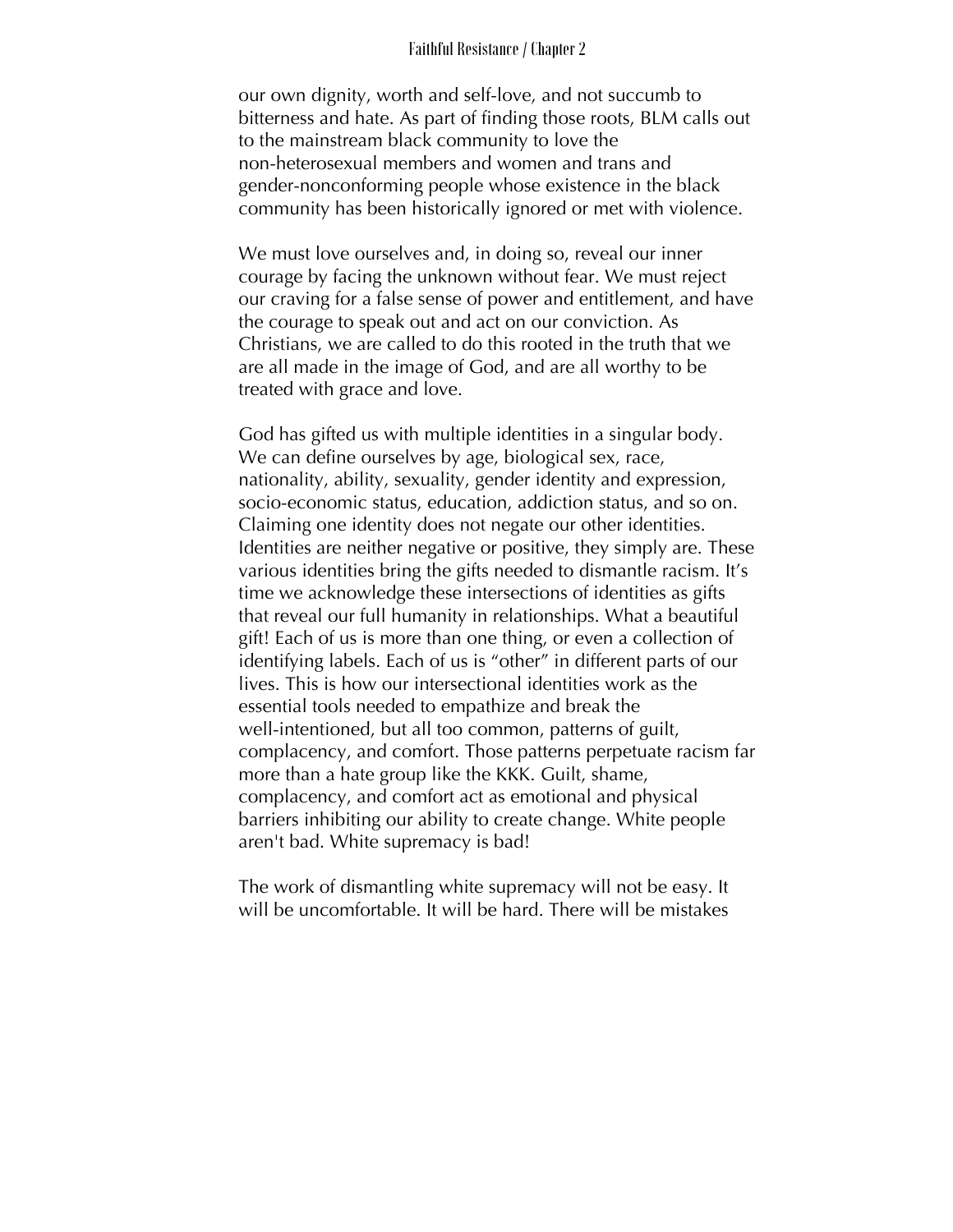made along the way. It is the road less traveled, but the reward will be shalom. We must find the roots in our humanity so we don't participate in reinforcing racial violence, but in ending it. Let us hear the cry of our sibling's blood from the ground, and respond in anger, pain and empathy. Hope is not lost. It does not have to be this way, it never had to be this way. There is still time to change. Let us recognize this ability to change within ourselves. Take courage in the hard path ahead, and embrace it with warm and loving hearts. All these things are steps toward dismantling white supremacy from the foundation.

*-AB*

# **The Fight For the Soul of the Church** *Rick Ufford-Chase*

Here's the problem: the system of white supremacy works for me. It's not in my self-interest to challenge it. When public schools weren't working for my own kids, I had the choice to send them to a private school, and I took it in spite of all the things I have believed for most of my adult life about the importance of committing to public schools that afford equal access to a quality education for everyone. I used all kinds of mitigating circumstances to try to justify the decisions my wife and I made, but at the end of the day, what was undeniable was the access that I had because of the color of my skin.

I have access to generational wealth that it is extremely unlikely a black or brown person in the United States will have. I have never been at risk of not being able to find a job that offers a secure paycheck, in large measure because of the privileges I have enjoyed as a white person. Even more remarkable, it's hard for me to imagine not being able to find meaningful work that allows me to follow my passions and pursue my interests. My wife and I own a house, and I have a cabin on land my mother grew up on in the mountains of Vermont. If something bad were to happen in my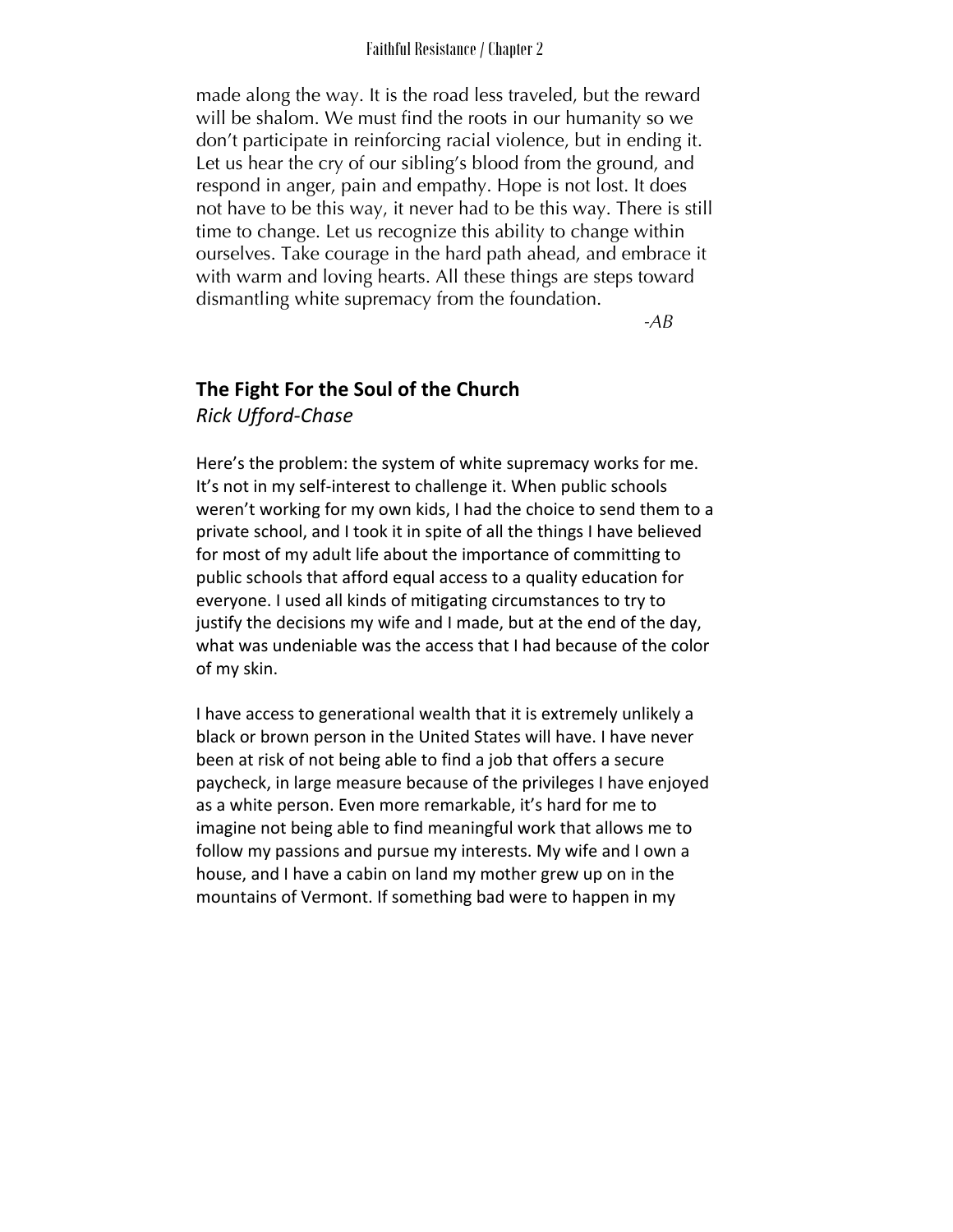community that would threaten my family's health (such as public officials knowingly poisoning the water system as we've just discovered they did in Flint, Michigan), I have no doubt that I would have the resources either to ensure my family's safety or to move away from that "at-risk" community to protect them. I can continue to list the privileges that I have and have refused to give up, but it would be a very, very long list that would touch upon every aspect of my life.

Though more difficult to examine or to quantify in any meaningful way, I also pay a significant cost for the unearned privilege that I enjoy. Once I began to consciously locate myself in solidarity with communities of people who do not enjoy my same privilege, the dissonance between the teachings of the gospel that I profess and the privilege that I enjoy became inescapable, and the result is a steady eating away of my soul. I believe that the spiritual cost of that dissonance is actually quite high, though I hesitate to write the words for fear of how silly they will appear to people who do not benefit from the privilege of whiteness.

There is also the cost of separateness, a sense that no matter what I do to try to address this fundamental inequity, I quite likely will never overcome the barriers that have been carefully constructed to keep me separate from those who do not enjoy my privileges in the system of white supremacy. It may not be possible for me to ever experience the fullness of what Jesus described as the kingdom of God, or what Mark Lomax and other theologians have renamed the "kin-dom" of God, or what Dr. King referred to as "the Beloved Community."

The truth is, I've been raised to believe that such notions of community are naïve, and perhaps even irresponsible. The culture in which I was raised highly prized independence and rugged individualism, and the white world compounded those spoils when it taught me that I should always aim for complete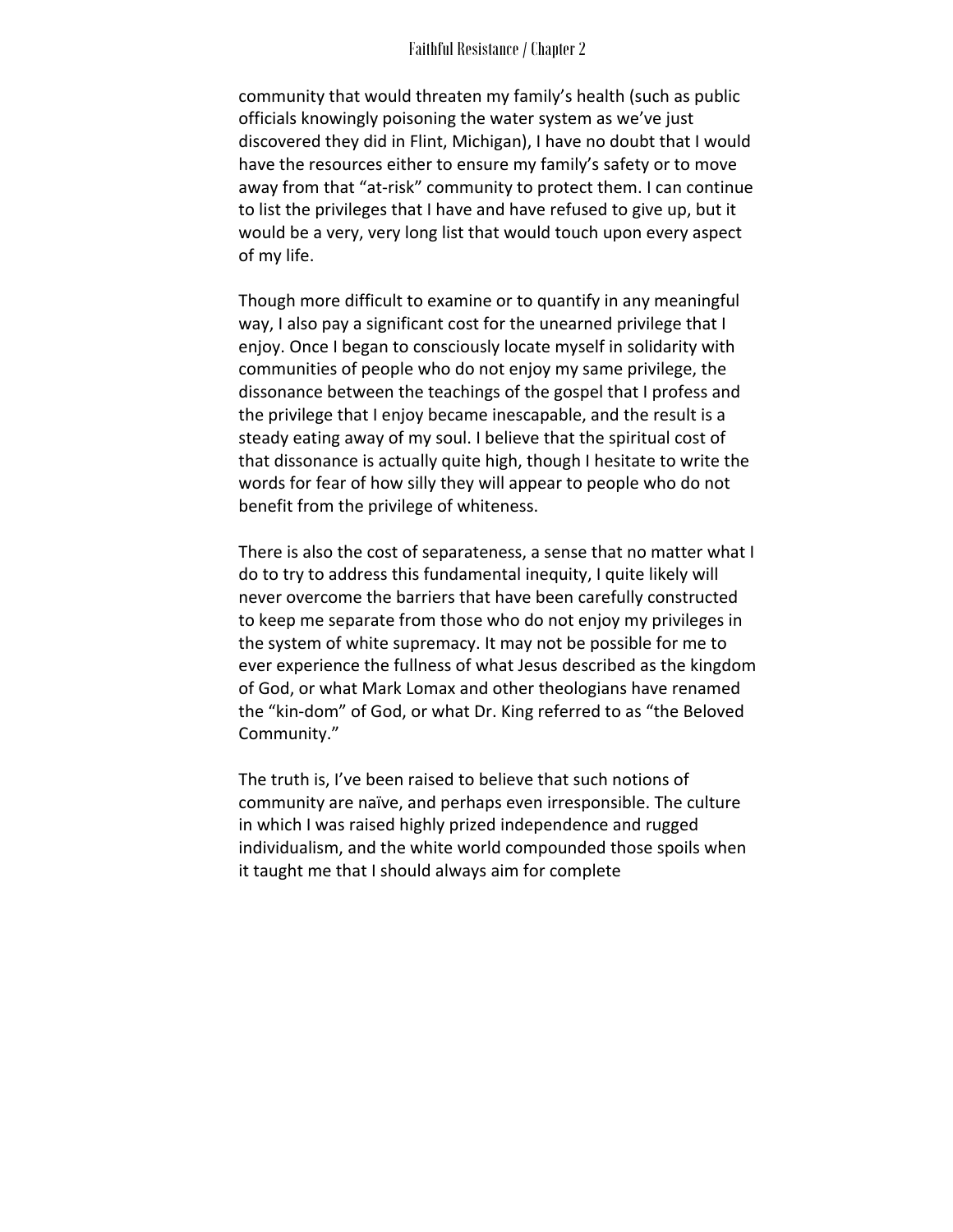self-sufficiency. We see the need to depend on one another as weakness, and this is a fundamental problem for our churches today. 

We say we want community. In my judgment we are totally dependent on radical expressions of community to resist the challenges of a system of Empire and white supremacy. Though these desires are deeply embedded in our biblical traditions, it is also true that there are huge impediments to actually creating communities like the ones that the Apostle Paul tried to nurture, where there is neither Jew nor Greek, male nor female, master nor slave. This task confronts and confounds the church, and it is so daunting as to appear impossible.

First Presbyterian Church of York, the church in which I grew up, did so much to try to follow the gospel. At a time when segregation was still very much alive and well in communities across the north and the south, the congregations of First and Faith Presbyterian Churches (an historically black church) defied deeply ingrained racial prejudice and firmly entrenched racism to unite as one body. Given what was going in the Civil Rights Movement in 1965, that defiance was no small thing. Further, First Presbyterian made overt attempts to genuinely welcome the members of Faith into full participation in the life of the larger, white congregation. But this merged church community also presents a case study in just how high the bar is and how impossible the task confronting us may be. In the summer of 1968, less than three years after the two churches merged, and two months before my family moved to York so that my father could join the pastoral staff there, "racial unrest" began to make itself known in this small city. It appears to have started with the arrests of a group of young black men for breaking curfew (a law later proven to have been unfairly enforced), and quickly became nightly conflicts between the police, the African-American community, and gangs of young white men who escalated the violence. Keep in mind, "race riots" (which today we would call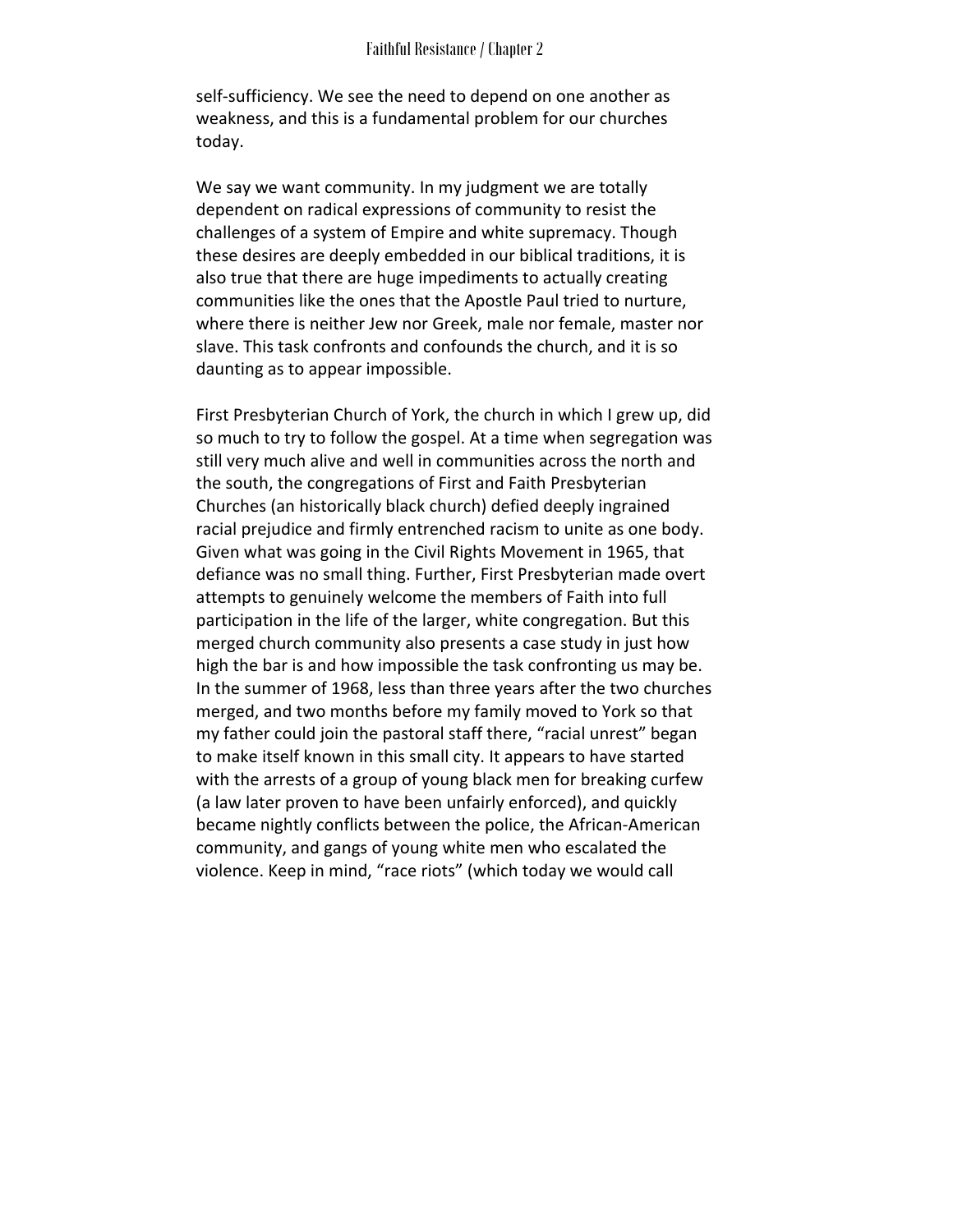protests) were taking place in cities all across the United States at that time.

A year later, and less than a year into my father's ministry with the youth program, the conflict again escalated when a young, white Police Officer, Henry Schaad, was shot by a black protester as he patrolled the streets in an armored vehicle. His wounds would prove to be fatal within a few weeks. The next night, on July  $18<sup>th</sup>$ , a young African-American woman from South Carolina named Lilly Belle Allen was visiting family members in York. When their car made a wrong turn and ended up in a white neighborhood, a group of young men fired shots at the car and Lilly Belle Allen was killed. No one was convicted in either of these shootings until the District Attorney re-opened the cases following an investigative story by the York Daily Record more than thirty years later.

Here's what I can't get my head around: For all the power of the witness made by First and Faith Presbyterian churches with their merger in 1965, I can find no record of First Presbyterian Church acknowledging or responding to the clearly racially-motivated violence three years later. My father himself remembers little beyond the characterization of the unrest as "riots when the National Guard rolled down the streets in tanks," in spite of the reality that the events took place within six or eight blocks of the church. I have to imagine that African-American members of the church were gravely concerned about the shootings, because most  $-$  if not all  $-$  of them lived within the city and in close proximity to the violence.

In December of 2015 I visited the church for the fiftieth anniversary of the merger. I sat near the front of the sanctuary I had grown up in with two African-American women who had seen a poster that the Warren Cooper Jazz Ensemble would be doing a concert and had come to hear him, though neither of them were members of the church. After I introduced myself, the conversation quickly and logically turned to the topics of race, racism, and the system of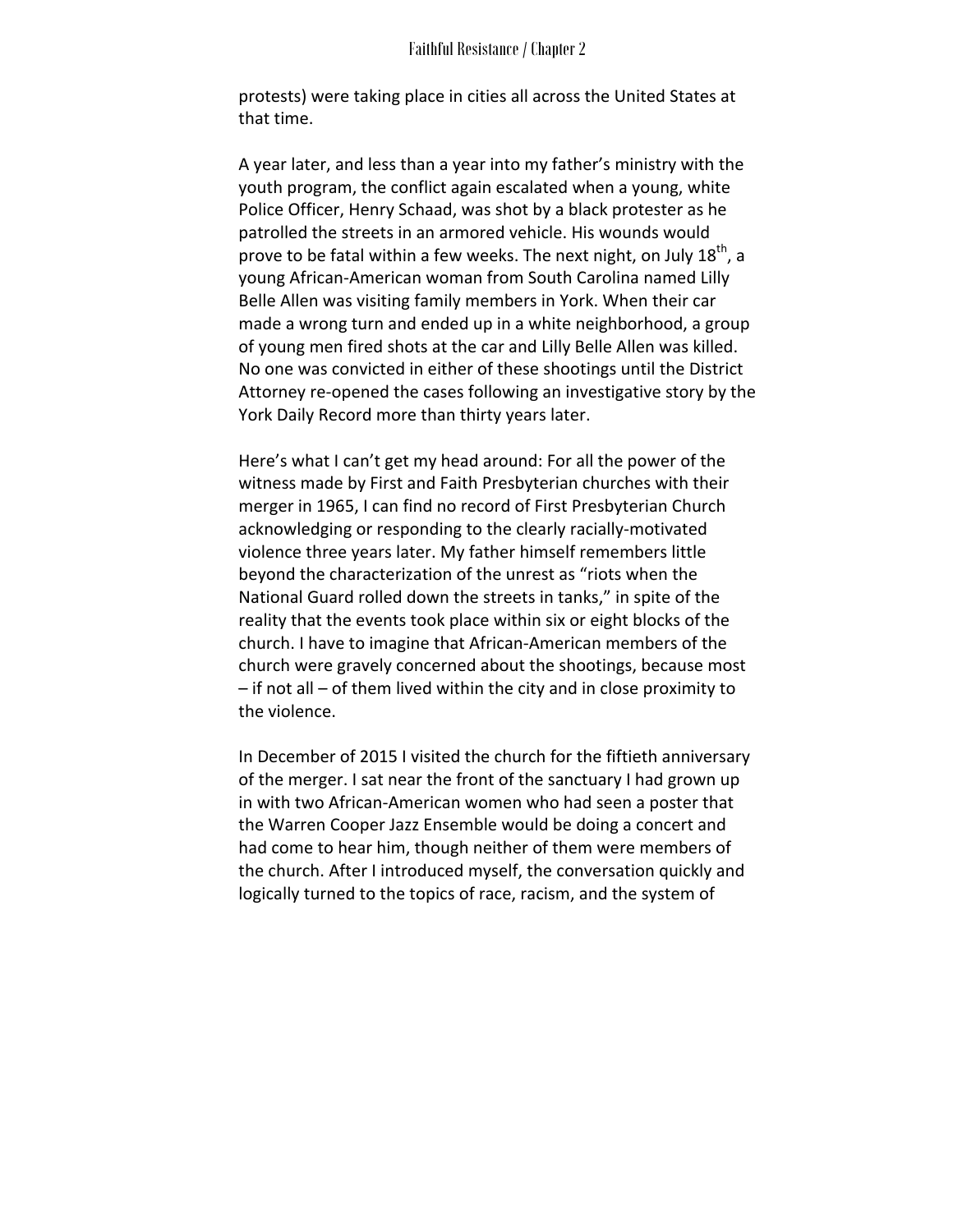white supremacy, all of which was language with which the women were fluent and comfortable. When I asked what they knew of the summer of 1969, both immediately knew Lilly Belle Allen's name and could recount the story of what had taken place, though neither of them actually lived in York at that time.

So how is it that I was raised in a multiracial church and never once heard these stories between 1968 (when I was four) and 1985, when my father took another parish and my family left the community? The answer, I think, is that this congregation did so much that was right in terms of welcoming people into their community, but then did not make fundamental changes to address the cultural and racial dynamics of the newly merged congregations. Worship stayed the same, Christian Education stayed the same, and the question of what was considered "polite conversation" does not appear to have changed. The congregation does not appear to have felt called to address the crisis that was taking place in their community any differently because they had black members, and there is no mention I have been able to discover in the public record of the pastoral staff showing up to work with African-American pastors in the city to address the violence.

I love this church for the ways in which it showed courage and for the ways I was shaped because of it. First Presbyterian Church of York, Pennsylvania, stands for all of us who are white and "progressive" in our thinking about race. It represents the best of who we have been as a denomination that is 92-percent white and steeped in the reality of privilege associated with being white, Protestant, economically advantaged, and supposedly well-educated. It highlights the fundamental problem we confront  $$ that we are still largely unaware of the ways in which we ourselves are the beneficiaries of a system of white supremacy that offers us significant privilege that is not accessible to most other people.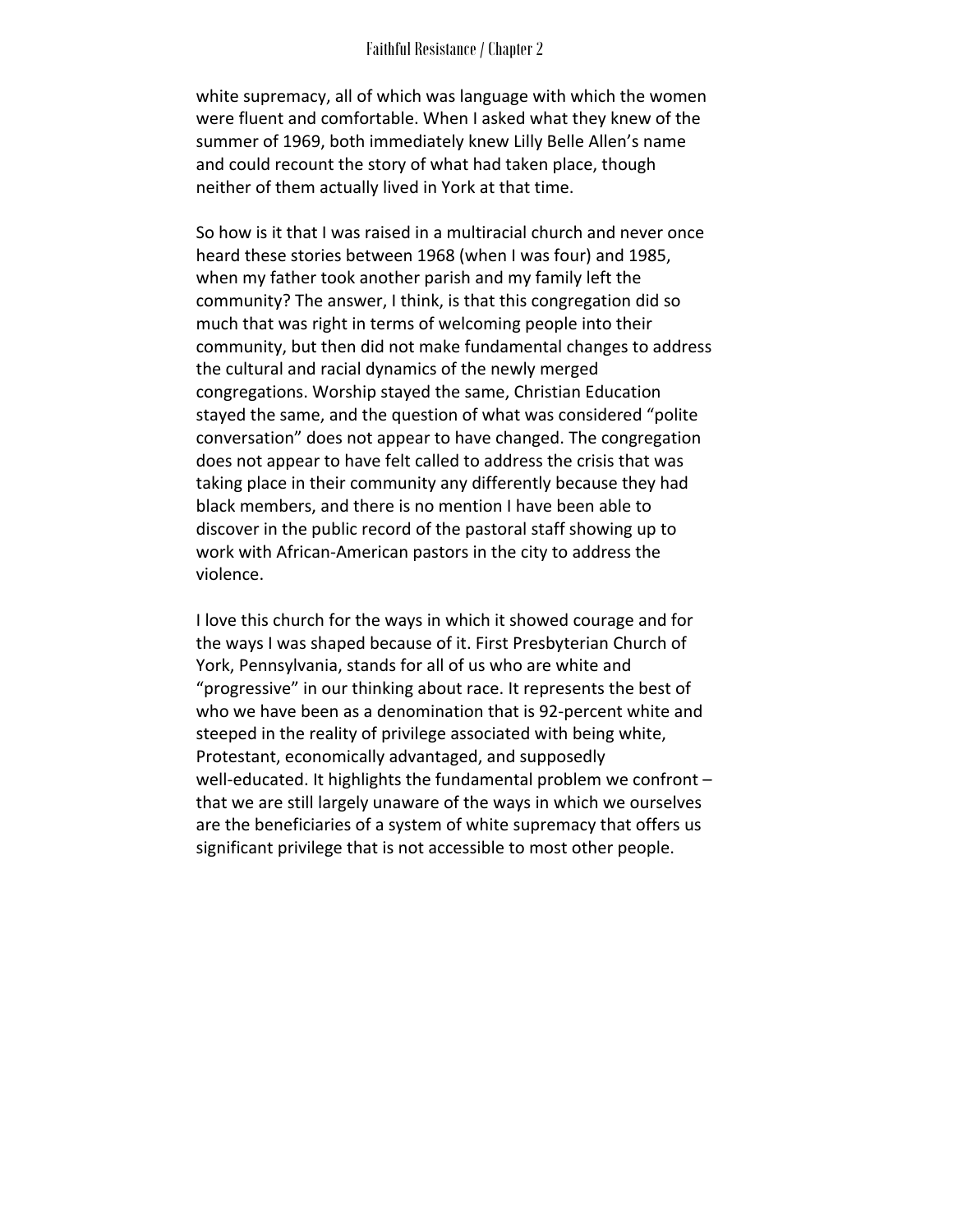Our failure to address fundamental questions of racism, white privilege and a system of white supremacy that remain deeply entrenched in our church and in our society is, at root, a failure to be faithful to the gospel. It is a structural reality that actually impedes our ability to be church. It is a time for all of us to embrace Dr. King's  $vision$  – Jesus' vision – of the Beloved Community.

Annanda Barclay's description of the Black Lives Matter movement makes it clear that this is a rich and complex part of the broader, decades-long Civil Rights

Our failure to address fundamental questions of racism…is, at root, a failure to be faithful to the gospel.

movement. It offers an opportunity to enter into a significant conversation as allies to people who are trying to get to the heart of a system that has worked against them for generations. Here's how Claudia Rankine describes the reorientation we will need to become a people who can be genuine allies in this movement, in an article titled "The Condition of Black Life is Mourning," published by the *New York Times Magazine* in the summer of 2015 $^1$ :

> *I* asked another friend what it's like being the mother of a black son. "The condition of black life is one of mourning," she said bluntly. For her, mourning lived in real time inside *her* and her son's reality: At any moment she might lose her reason for living. Though the white liberal imagination likes *to feel temporarily bad about black suffering, there really is*  no mode of empathy that can replicate the daily strain of *knowing that as a black person you can be killed for simply being black: no hands in your pockets, no playing music, no* sudden movements, no driving your car, no walking at night, no walking in the day, no turning onto this street, no

 

<sup>&</sup>lt;sup>1</sup> Claudia Rankine, "The Condition of Black Life is Mourning," New York Times, June 22, 2015.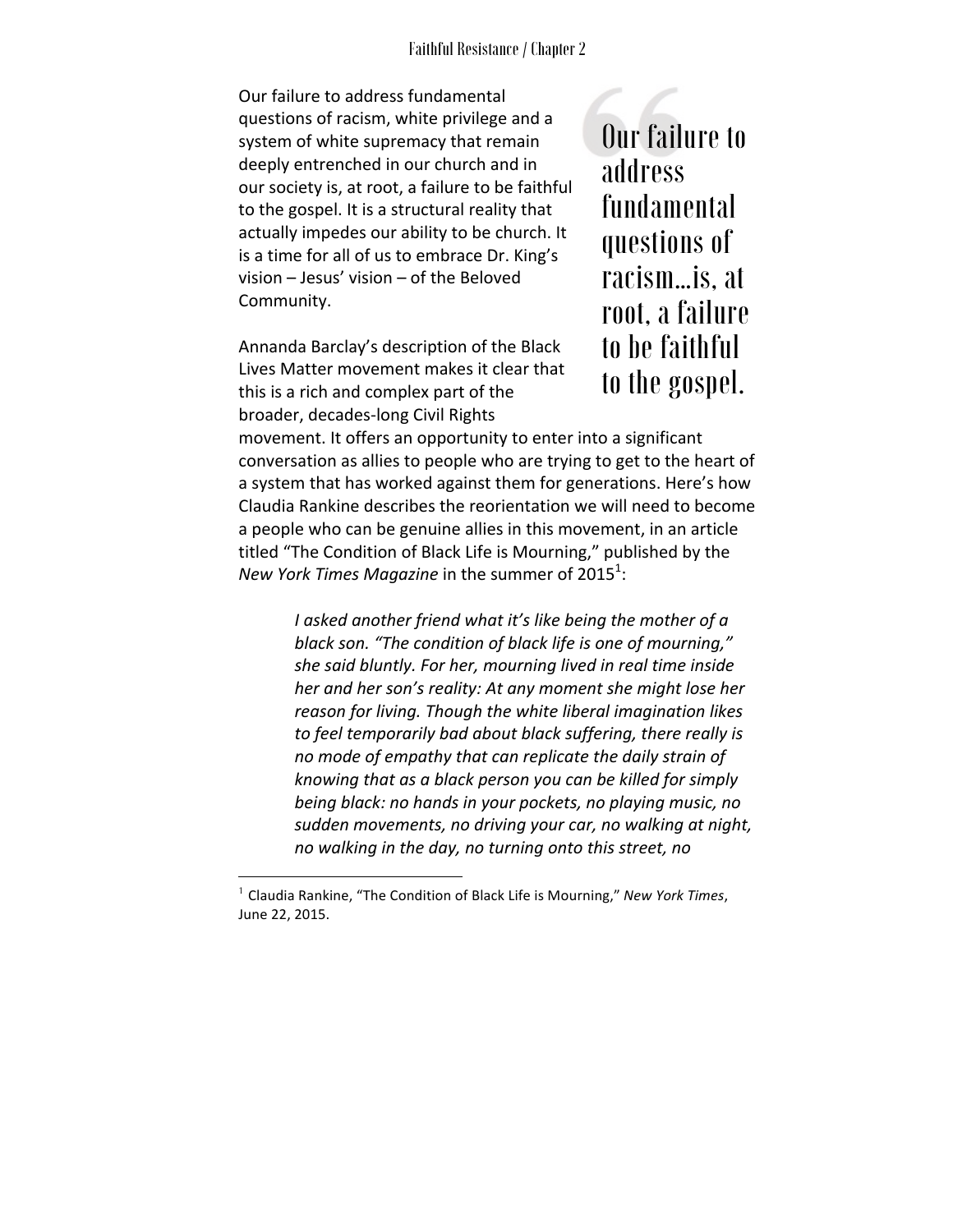*entering this building, no standing your ground, no standing here, no standing there, no talking back, no playing with toy* guns, no living while black.

And now juxtapose Claudia's words with this excerpt from "White Debt," an equally powerful essay by Eula Bliss, published later that year by the same magazine<sup>2</sup>:

> *Sitting* with [Claudia Rankine's] essay in front of me after the *Charleston church massacre, I asked myself what the condition of white life might be. I wrote "complacence" on a* blank page. Hearing the term "white supremacist" in the wake of that shooting had given me another occasion to wonder whether white supremacists are any more dangerous than regular white people, who tend to enjoy supremacy without believing in it. After staring at *''complacence'' for quite a long time, I looked it up and*  discovered that it didn't mean exactly what I thought it *meant.* "A feeling of smug or uncritical satisfaction with *oneself* or one's achievements" might be an apt description of the dominant white attitude, but that's more active than what I had in mind. I thought "complacence" meant sitting *there in your house, neither smug nor satisfied, just lost in the illusion of ownership. This is an illusion that depends on forgetting the redlining, block-busting, racial covenants, contract buying, loan discrimination, housing projects, mass*  incarceration, predatory lending and deed thefts that have prevented so many black Americans from building wealth *the way so many white Americans have, through homeownership. I erased ''complacence'' and wrote ''complicity.'' I erased it. ''Debt,'' I wrote. Then, ''forgotten debt.''*

 

<sup>&</sup>lt;sup>2</sup> Eula Bliss, "White Debt," New York Times, December 6, 2015.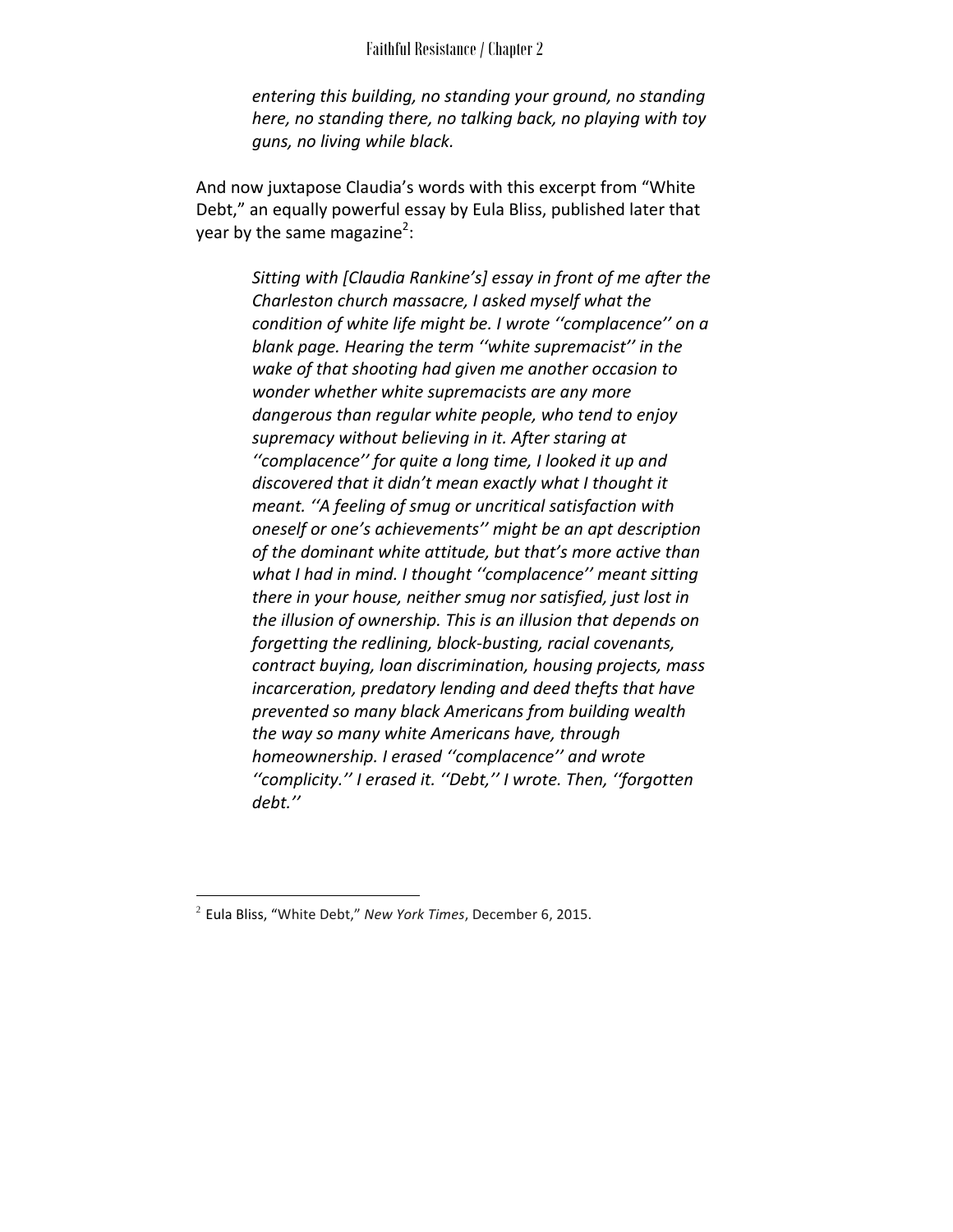And from later in the same article by Eula Bliss. . .

... Once you've been living in a house for a while, you tend to begin to believe that it's yours, even though you don't *own* it yet. When those of us who are convinced of our own whiteness deny our debt, this may be an inevitable result of *having lived for so long in a house bought on credit but never* paid off. We ourselves have never owned slaves, we insist, and we never say the n-word. "It is as though we have run *up* a credit-card bill," Ta-Nehisi Coates writes of Americans, "and, having pledged to charge no more, remain befuddled that the balance does not disappear."

These two remarkable authors pose a huge challenge to the church. Are we interested in creating a community in which we can affirm more than one cultural reality and make space for more than one kind of work? Can our churches become a place of mourning  $-$  the kind of mourning that is grounded not in naïve grief that has no desire to know how we are complicit in the tragedy, but instead in a grief that recognizes our responsibility for a system of domination based on skin color, in which we all are participants and for which we all bear some responsibility?

And, can our churches become places where we commit to truthtelling and offer ourselves up to an unflinching and faith-filled commitment to become communities of resistance? Can we model a different way of being?

This pivotal question confronts the church. Forgotten debt robs all of us – black, white, Native American, Latino, Asian, Caribbean, African, multiracial together  $-$  condemning us all to a system of white supremacy that will assure another generation in which Black Lives Really Don't Matter.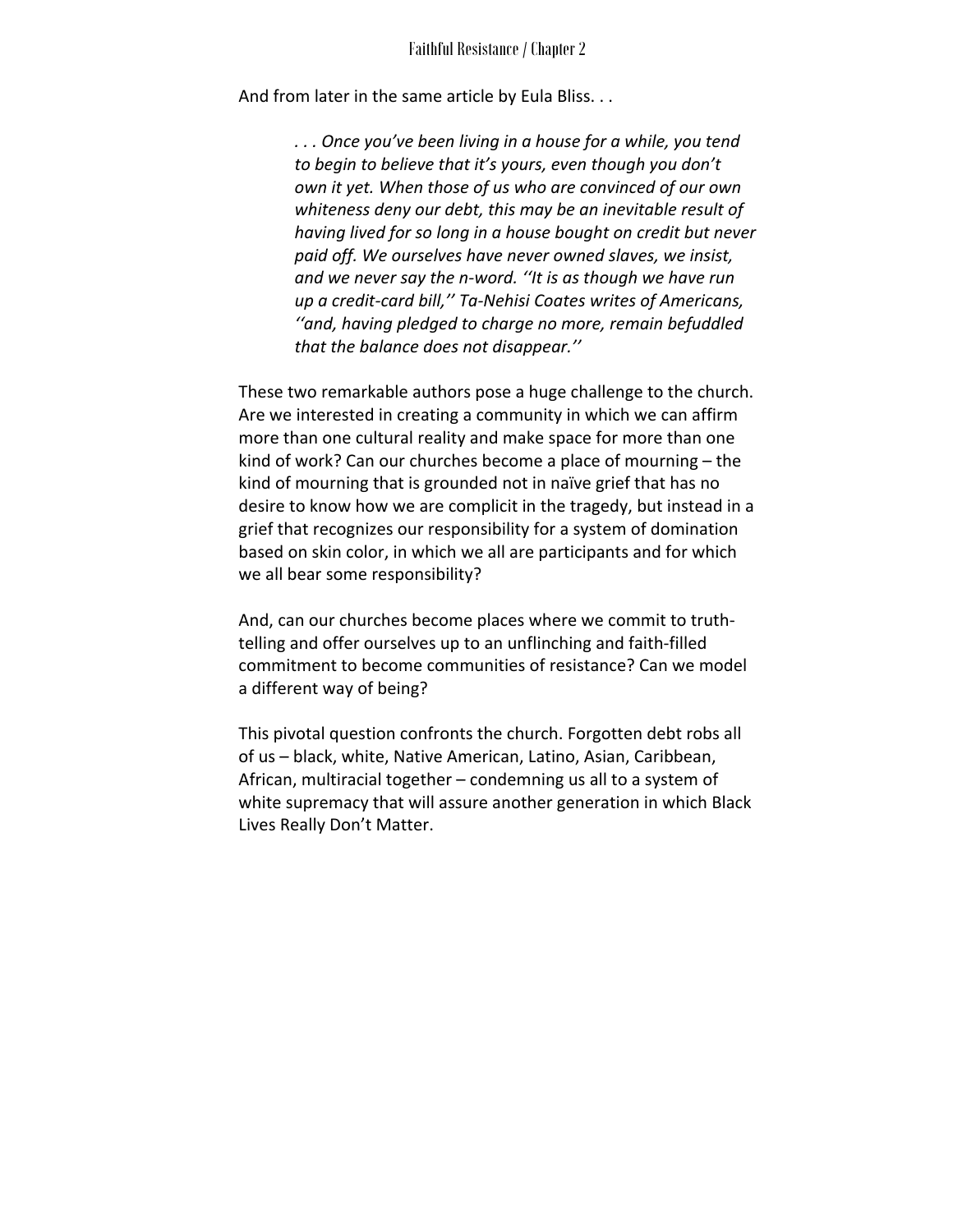Claudia Rankine describes why this is the fundamental civil rights question of our time.

> *"The Black Lives Matter movement can be read as an*  attempt to keep mourning an open dynamic in our culture *because black lives exist in a state of precariousness. Mourning then bears both the vulnerability inherent in black* lives and the instability regarding a future for those lives. Unlike earlier black-power movements that tried to fight or segregate for self-preservation, Black Lives Matter aligns with the dead, continues the mourning and refuses the forgetting in front of all of us. If the Rev. Martin Luther King *Jr.'s* civil rights movement made demands that altered the *course of American lives and backed up those demands with the willingness to give up your life in service of your civil* rights, with Black Lives Matter, a more internalized change is *being asked for: recognition."*

Can we become that kind of church? Can we respond to the prophets who call us back from the moral abyss in our time just as the prophet Amos called the people of Israel back from that abyss in his own? Can our church re-create itself as the Apostle Paul imagined it, where the distinction of privilege has fallen away? Can we embrace not only Dr. King's beautiful image of the beloved community but also the hard work he insisted upon that moves to an entirely new way of being in relationship with one another? Can we, as in Annanda's vision, see Black Lives Matter as an opportunity to truly become the church?

- This will be a Confessional church  $-$  a church that unflinchingly confesses its complicity and its access to privilege every single week without rationalization.
- This will be a church of solidarity, which moves out and takes risks to stand with people who are working to address this reality.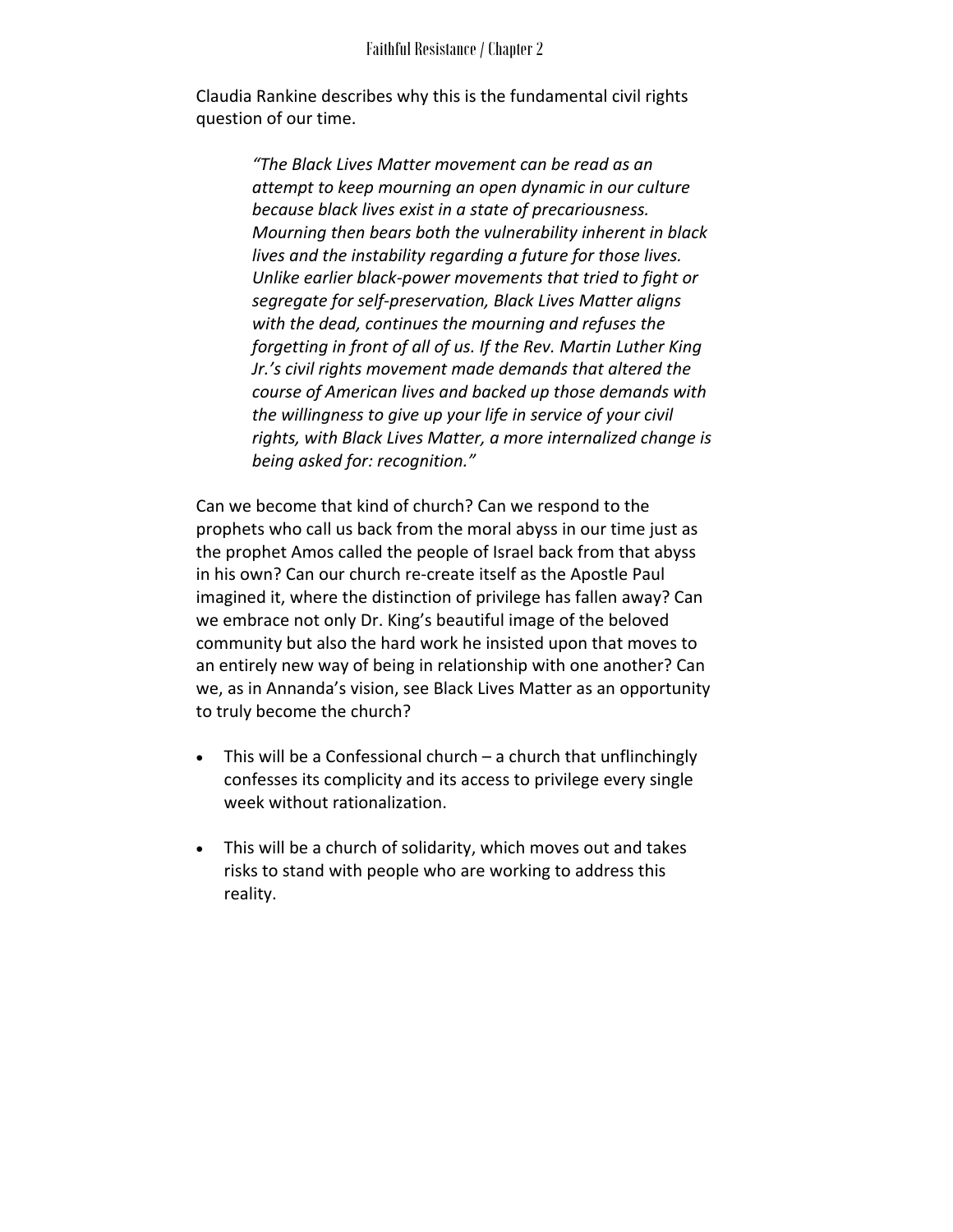- This will be a church willing to challenge its own privilege, and to model that every privilege we carry must be examined, and no privilege accepted without the insistence that it will be accorded to all of us and not just to some of us.
- This will be a church that makes space for more than one cultural expression, welcoming and protecting the heritage each of us bring to the table without succumbing to temptation of cultural appropriation nor insisting on homogenization into one community that pretends difference doesn't exist.

In short, this will be a church that embraces the intersectionality that Annanda and many activists in her generation are lifting up as the only acceptable way forward  $-$  a space where embracing one identity does not come at the expense of other identities that may be carried by the very same person or held by others in the same community.

For white people, and for a church dominated by white culture, this will be a hard row to hoe. As Eula Bliss wrote in her article:

> *Refusing to collude in injustice is, I've found, easier said than* done. Collusion is written onto our way of life, and nearly every interaction among white people is an invitation to *collusion.* Being white is easy, in that nobody is expected to *think about being white, but this is exactly what makes me uneasy about it. Without thinking, I would say that believing I* am white doesn't cost me anything, that it's pure profit, but *I* suspect that isn't true. *I* suspect whiteness is costing me, as [James] Baldwin would say, my moral life.

I find Ms. Bliss's words deeply compelling. In the context of the church, it makes me think that how the church navigates our collusion in the system of white supremacy is a struggle for our soul, and the failure to do so is likely to cost us our moral life. After several decades of personal anti-racism work and working to create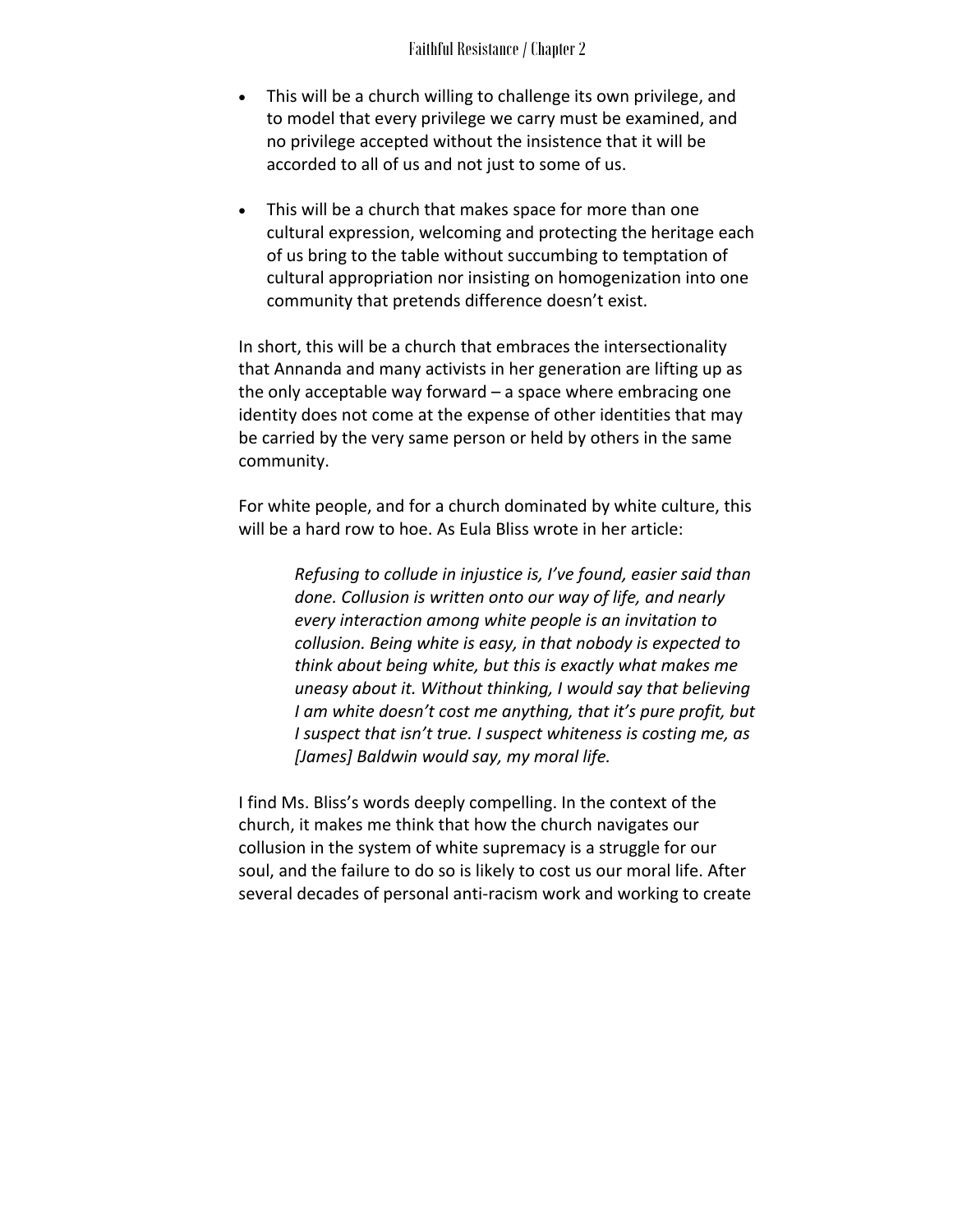intentional anti-racist spaces, I am not clear that the white church has it in us to be this honest, to take this level of risk, and to let go of the benefits we enjoy because white supremacy is real.

On the other hand, we are a part of a story that is built upon the notion that God is not done with us. Stories of personal transformation abound, and I believe in them. Each time we who are white manage to question our unearned privilege is a step in the right direction. Each moment we summon the courage to stand with those who do not carry that privilege and demand a change builds up the whole community. When our churches do a thoughtful inventory of the ways in which they support the system of white supremacy they are taking a step toward the Beloved Community, and I believe that it pleases God. *-RUC*